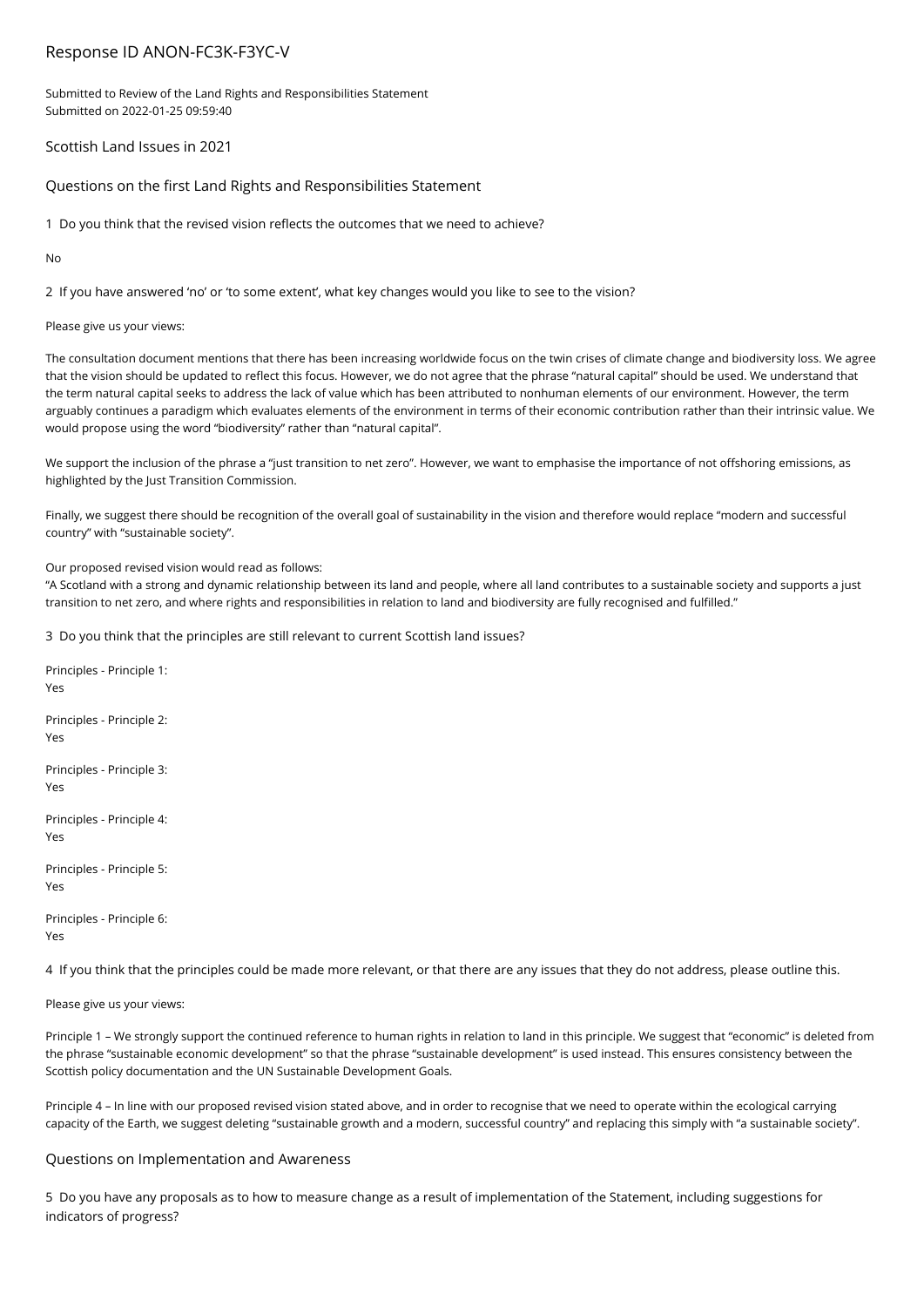#### Please give us your views:

One way to measure change through the implementation of the Statement would be to collect data and carry out outgoing surveys on selected case studies in order to show how implementation of the Statement can lead to positive social and environmental outcomes. The Scottish Land Commission could carry out or instruct this data collection in coordination with their Good Practice Programme.

6 Do you think that there is a need for regular reporting on implementation of the Principles of the Statement?

Yes

7 If you think that there is a need for regular reporting, how do you think this should be done and by whom?

#### Please give us your views:

As part of the Good Practice Programme, the Scottish Land Commission could report annually on the implementation of the Statement and their valuable work in this area.

8 If you would like to submit a case study, please provide details of a specific example. You may submit more than one case study.

#### Please give us your views:

9 Are there any changes that should be made to the Advisory Notes to make them more clear, relevant or reflective of current context? If your comment relates to a specific principle please flag which one.

#### Please give us your views:

The Advisory Notes should be updated in order to include reference to the Land Rights and Responsibilities Protocols. The Advisory Notes also need to be updated to make reference to the updated Scottish policy documentation.

10 Do you have any comments on the layout of the Statement?

#### Please give us your views:

Annex B on the Policy Context of the Statement is very useful. This should also be included in the revised Statement.

11 Please tell us about any sectors you perceive to have lower awareness of the Statement.

#### Please give us your views:

We acknowledge and appreciate the training events and webinars which the Scottish Land Commission has delivered on the Statement. Among the general population, we perceive that people in urban areas and deprived communities are likely to have a lower awareness of the Statement.

In relation to University education, despite the importance of the Statement to a variety of different disciplines such as urban studies, geography and law, many students are unaware of the Statement.

12 Do you have any suggestions of ways to engage with sectors who do not currently see the Statement as relevant to them?

#### Please give us your views:

In relation to urban communities and deprived areas, it may be necessary to carry out scoping activities to determine sites which have the potential to be future case studies for implementation of the Statement. For example, there are many vacant and derelict sites which are close to areas of multiple deprivation. A particular site could be targeted in order to engage with the owner and the community regarding how the principles of the Statement could be fulfilled in relation to that site. Such scoping and engagement could be carried out by the Scottish Land Commission or the Scottish Government, and in coordination with the other strategies to tackle vacant and derelict land.

In relation to University education, the Scottish Land Commission could also run seminars or training events for students in relevant disciplines on the Statement in order to raise awareness.

13 Do you have any ideas for other ways that adoption of the Statement could be promoted?

Please give us your views:

The principles of the Statement could also be taught in Schools, as a way to educate future generations about their rights and responsibilities in relation to land.

# Questions on Assessing Impact

14 Are you aware of any examples of how the proposals in this consultation might impact, positively or negatively, on island communities in a way that is different from the impact on mainland areas?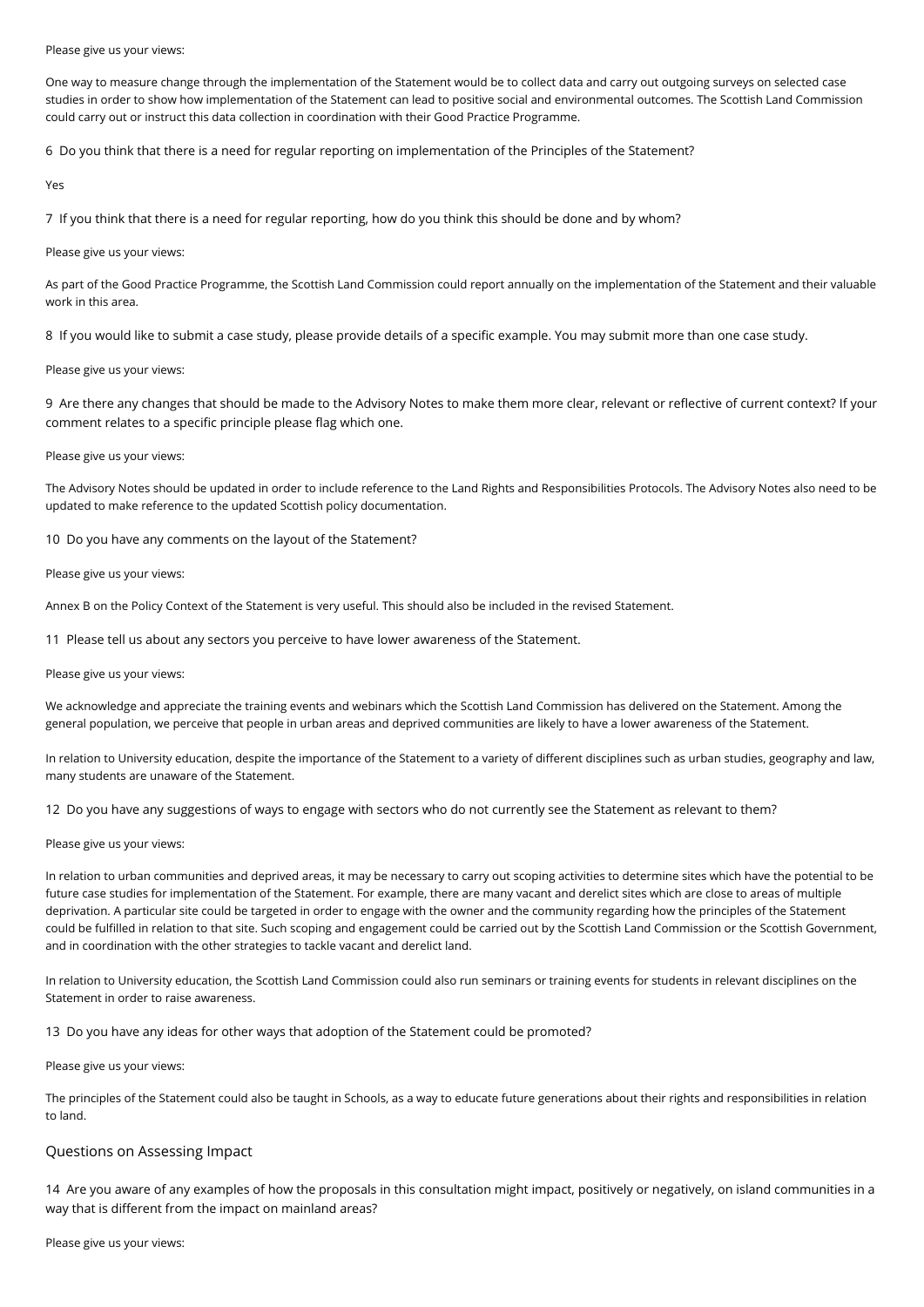No.

15 Are you aware of any examples of particular current or future impacts, positive or negative, on young people, of any aspect of the proposals in this consultation?

Please give us your views:

No.

16 Are you aware of any examples of how the proposals in this consultation may impact, either positively or negatively, on those with protected characteristics?

Please give us your views:

No.

17 Are you aware of any examples of potential impacts, either positive or negative, that you consider that any of the proposals in this consultation may have on the environment?

Please give us your views:

The use of the phrase "natural capital" should be avoided for the reasons mentioned above as this could have negative impacts on the environment.

18 Are you aware of any examples of how the proposals in this consultation might impact, positively or negatively, on groups or areas at socioeconomic disadvantage?

Please give us your views:

No.

19 Are you aware of any potential costs and burdens that you think may arise as a result of the proposals within this consultation?

Please give us your views:

No.

20 Are you aware of any impacts, positive or negative, of the proposals in this consultation on data protection or privacy?

Please give us your views:

No.

# About you

21 What is your name?

Name:

Dr Jill Robbie, Senior Lecturer in Private Law at University of Glasgow; Rebecca Byrne; Rebecca Meekison; Lee Moulder; and Caitlyn Murphy, Law Students at University of Glasgow.

22 What is your email address?

Email: jill.robbie@glasgow.ac.uk

23 Are you responding as an individual or an organisation?

Individual

24 What is your organisation?

Organisation:

25 The Scottish Government would like your permission to publish your consultation response. Please indicate your publishing preference:

Publish response with name

26 We will share your response internally with other Scottish Government policy teams who may be addressing the issues you discuss. They may wish to contact you again in the future, but we require your permission to do so. Are you content for Scottish Government to contact you again in relation to this consultation exercise?